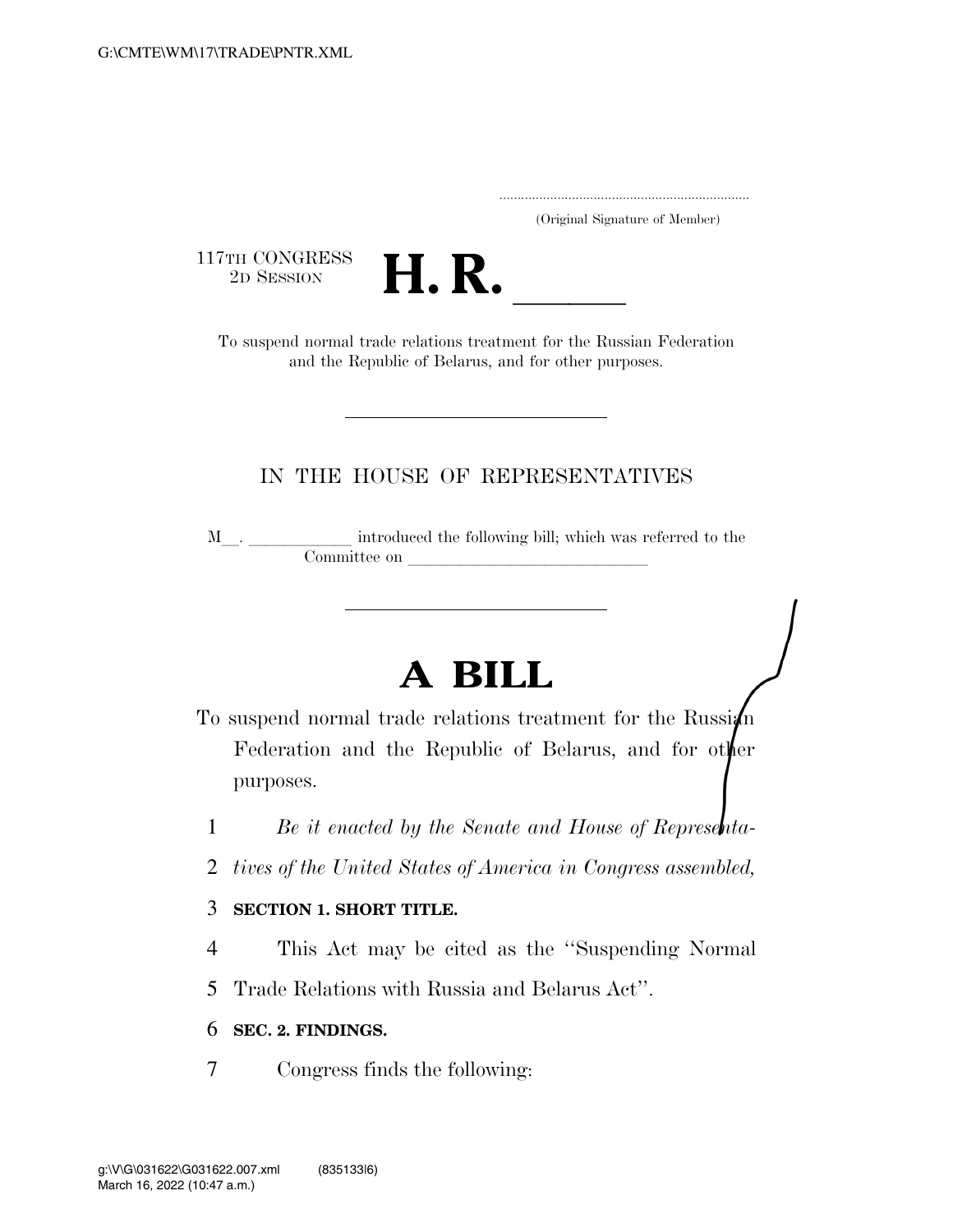1 (1) The United States is a founding member of the World Trade Organization (WTO) and is com- mitted to ensuring that the WTO remains an effec-tive forum for peaceful economic engagement.

 (2) Ukraine is a sovereign nation-state that is entitled to enter into agreements with other sov- ereign states and to full respect of its territorial in-tegrity.

 (3) The United States will be unwavering in its support for a secure, democratic, and sovereign Ukraine, free to choose its own leaders and future. (4) Ukraine acceded to the Marrakesh Agree- ment Establishing the World Trade Organization (WTO Agreement) and has been a WTO member since 2008.

 (5) Ukraine's participation in the WTO Agree- ment creates both rights and obligations vis-a`-vis other WTO members.

 (6) The Russian Federation acceded to the WTO on August 22, 2012, becoming the 156th WTO member, and the Republic of Belarus has ap-22 plied to accede to the WTO.

 (7) From the date of its accession, the Russian Federation committed to apply fully all provisions of the WTO.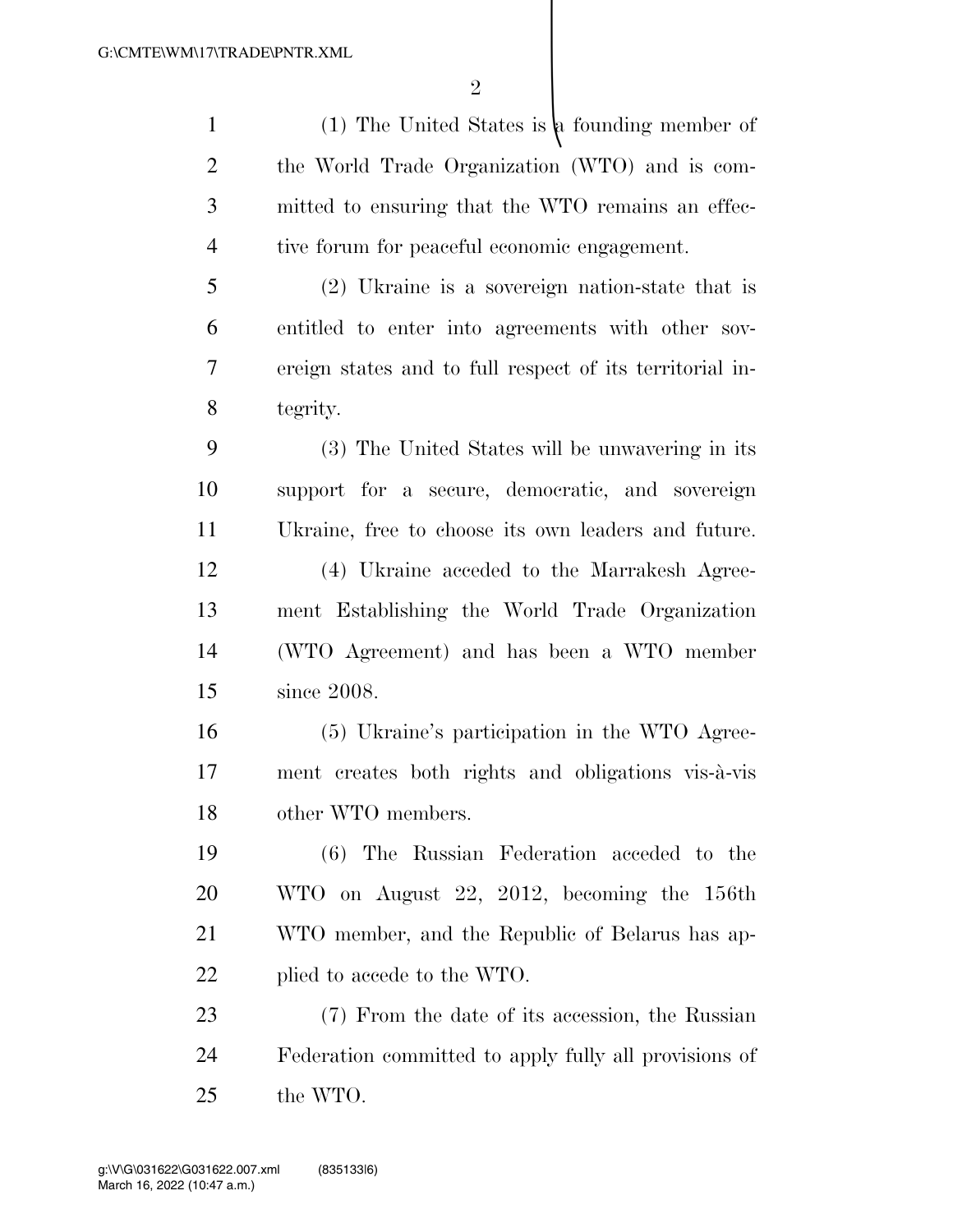| $\mathbf{1}$   | (8) The United States Congress authorized per-     |
|----------------|----------------------------------------------------|
| $\overline{2}$ | manent normal trade relations for the Russian Fed- |
| $\mathfrak{Z}$ | eration through the Russia and Moldova Jackson-    |
| $\overline{4}$ | Vanik Repeal and Sergei Magnitsky Rule of Law      |
| 5              | Accountability Act of 2012 (Public Law 112–208).   |
| 6              | (9) Ukraine communicated to the WTO General        |
| 7              | Council on March 2, 2022, urging that all WTO      |
| 8              | members take action against the Russian Federation |
| 9              | and "consider further steps with the view to sus-  |
| 10             | pending the Russian Federation's participation in  |
| 11             | the WTO for its violation of the purpose and prin- |
| 12             | ciples of this Organization".                      |
| 13             | (10) Vladimir Putin, a ruthless dictator, has led  |
| 14             | the Russian Federation into a war of aggression    |
| 15             | against Ukraine, which-                            |
| 16             | (A) denies Ukraine and its people their col-       |
| 17             | lective rights to independence, sovereignty, and   |
| 18             | territorial integrity;                             |
| 19             | (B) constitutes an emergency in inter-             |
| 20             | national relations, because it is a situation of   |
| 21             | armed conflict that threatens the peace and se-    |
| 22             | curity of all countries, including the United      |
| 23             | States; and                                        |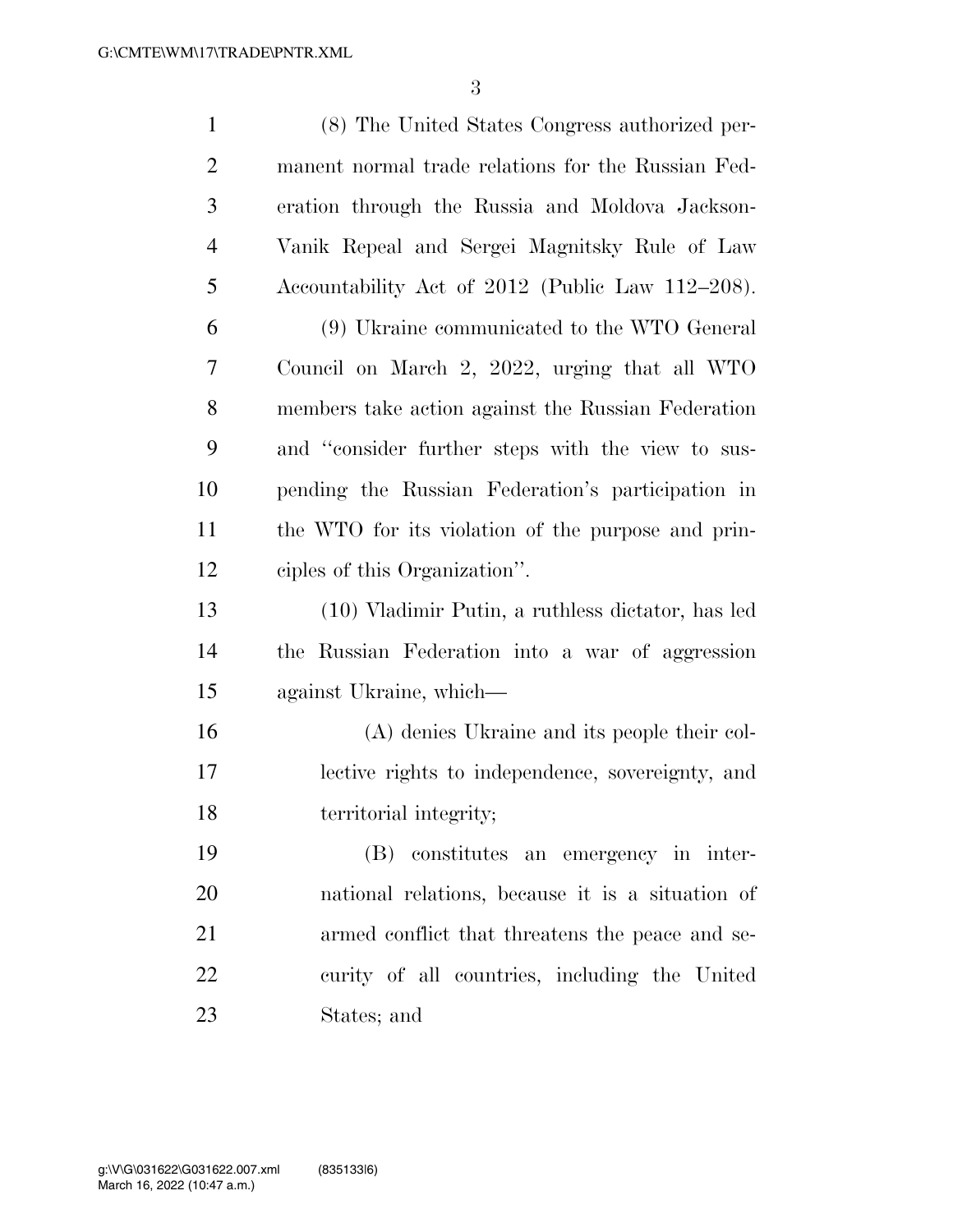(C) denies Ukraine its rightful ability to participate in international organizations, in-cluding the WTO.

 (11) The Republic of Belarus, also led by a ruthless dictator, Aleksander Lukashenka, is pro- viding important material support to the Russian Federation's aggression.

 (12) The Russian Federation's exportation of goods in the energy sector is central to its ability to wage its war of aggression on Ukraine.

 (13) The United States, along with its allies and partners, has responded to recent aggression by the Russian Federation in Ukraine by imposing sweeping financial sanctions and stringent export controls.

 (14) The United States cannot allow the con- sequences of the Russian Federation's actions to go unaddressed, and must lead fellow countries, in all fora, including the WTO, to impose appropriate con-sequences for the Russian Federation's aggression.

 **SEC. 3. SUSPENSION OF NORMAL TRADE RELATIONS WITH THE RUSSIAN FEDERATION AND THE REPUB-LIC OF BELARUS.** 

 (a) NONDISCRIMINATORY TARIFF TREATMENT.— Notwithstanding any other provision of law, beginning on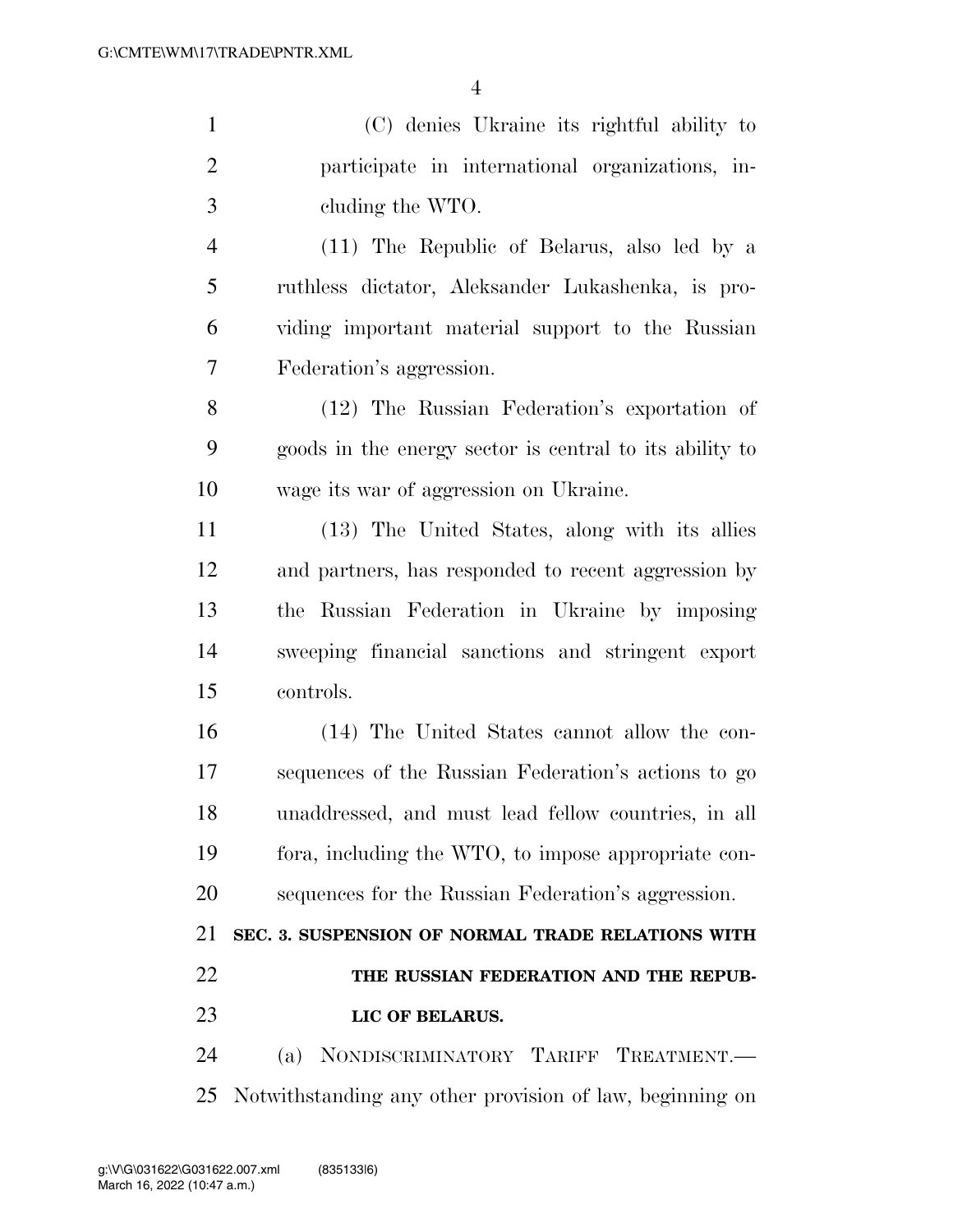the day after the date of the enactment of this Act, the rates of duty set forth in column 2 of the Harmonized Tariff Schedule of the United States shall apply to all products of the Russian Federation and of the Republic of Belarus.

 (b) AUTHORITY TO PROCLAIM INCREASED COLUMN 2 RATES.—

 (1) IN GENERAL.—The President may proclaim increases in the rates of duty applicable to products of the Russian Federation or the Republic of Belarus, above the rates set forth in column 2 of the Harmonized Tariff Schedule of the United States.

 (2) PRIOR CONSULTATION.—The President shall, not later than 5 calendar days before issuing any proclamation under paragraph (1), consult with 16 the Committee on Ways and Means of the House of Representatives and the Committee on Finance of the Senate regarding the basis for and anticipated impact of the proposed increases to rates of duty de-scribed in paragraph (1).

 (3) TERMINATION.—The authority to issue proclamations under this subsection shall terminate on January 1, 2024.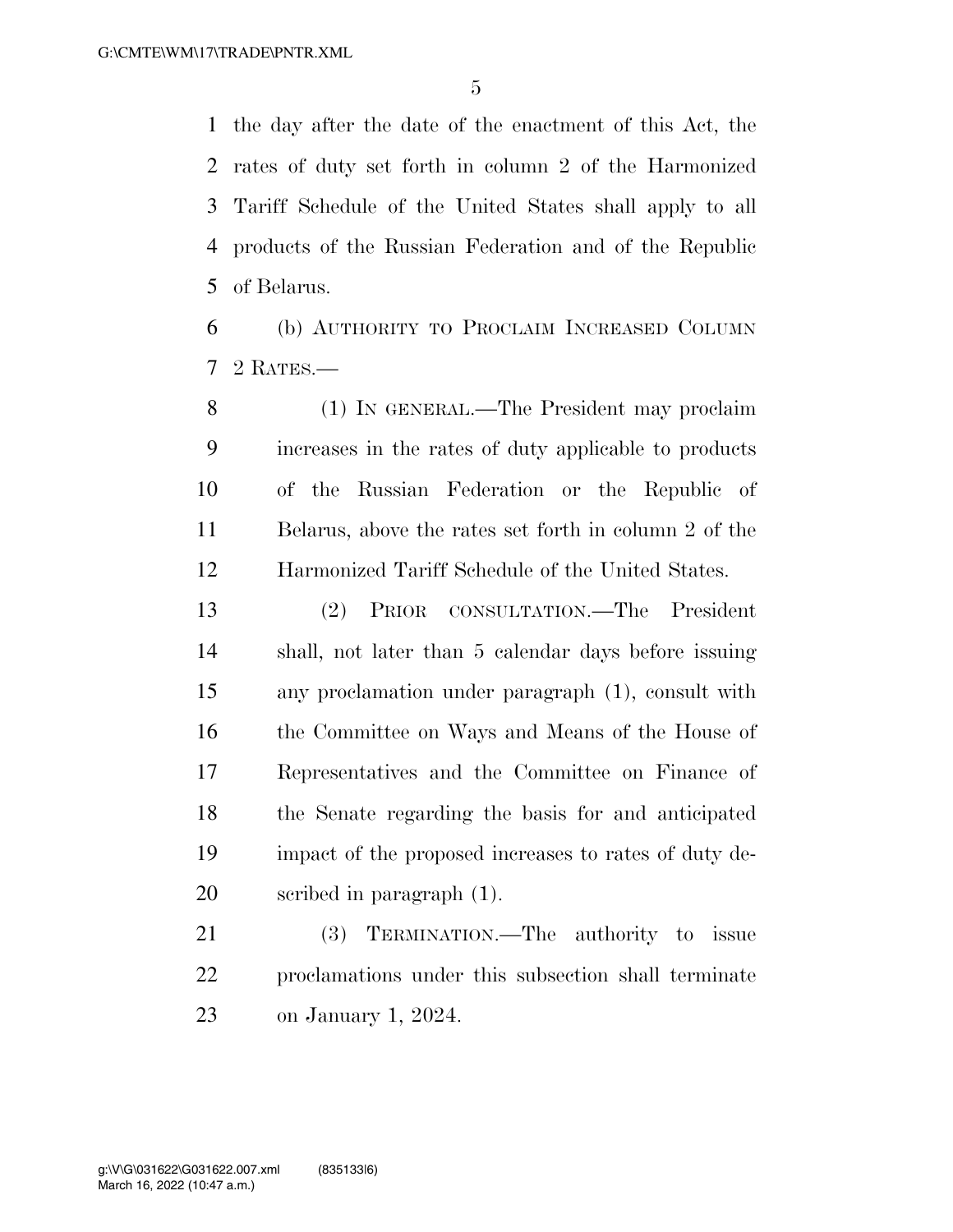**SEC. 4. RESUMPTION OF APPLICATION OF HTS COLUMN 1 RATES OF DUTY AND RESTORATION OF NOR- MAL TRADE RELATIONS TREATMENT FOR THE RUSSIAN FEDERATION AND THE REPUB-LIC OF BELARUS.** 

 (a) TEMPORARY APPLICATION OF HTS COLUMN 1 RATES OF DUTY.—

 (1) IN GENERAL.—Notwithstanding any other provision of law (including the application of column 2 rates of duty under section 3), the President is au- thorized to temporarily resume, for one or more pe- riods not to exceed 1 year each, the application of the rates of duty set forth in column 1 of the Har- monized Tariff Schedule of the United States to the products of the Russian Federation, the Republic of Belarus, or both, if the President submits to Con- gress with respect to either or both such countries a certification under subsection (c) for each such pe- riod. Such action shall take effect beginning on the date that is 90 calendar days after the date of sub- mission of such certification for such period, unless there is enacted into law during such 90-day period a joint resolution of disapproval.

 (2) CONSULTATION AND REPORT.—The Presi- dent shall, not later than 45 calendar days before submitting a certification under paragraph (1)—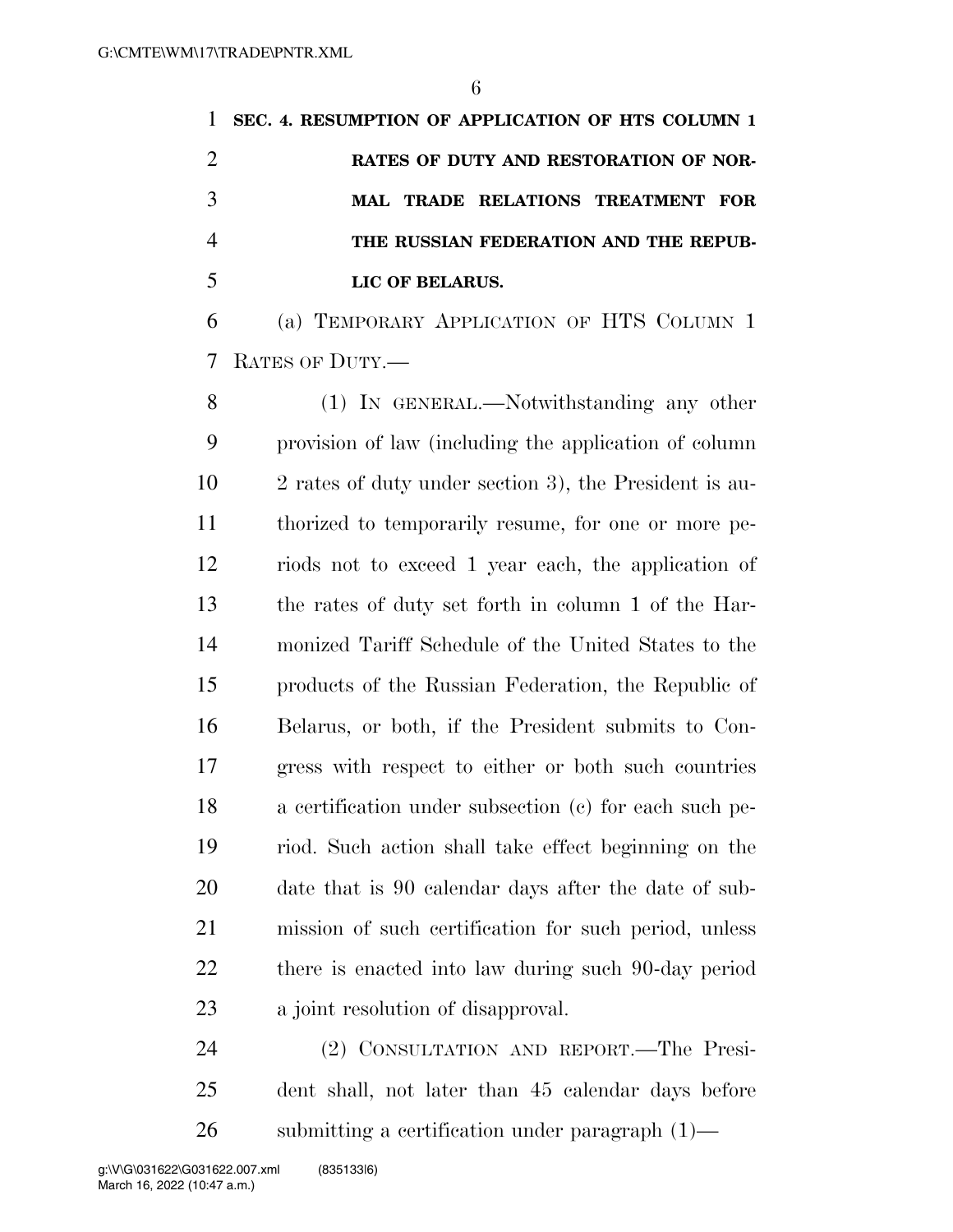(A) consult with the Committee on Ways and Means of the House of Representatives and the Committee on Finance of the Senate; and (B) submit to both such committees a re- port that explains the basis for the determina- tion of the President contained in such certifi- cation. (b) RESTORATION OF NORMAL TRADE RELATIONS TREATMENT.— (1) IN GENERAL.—The President is authorized to resume the application of the rates of duty set forth in column 1 of the Harmonized Tariff Sched- ule of the United States to the products of the Rus- sian Federation, the Republic of Belarus, or both, if the President submits to Congress with respect to ei- ther or both such countries a certification under subsection (c). Such action shall take effect begin- ning on the date that is 90 calendar days after the date of submission of such certification, unless there is enacted into law during such 90-day period a joint resolution of disapproval. (2) CONSULTATION AND REPORT.—The Presi-dent shall, not later than 45 calendar days before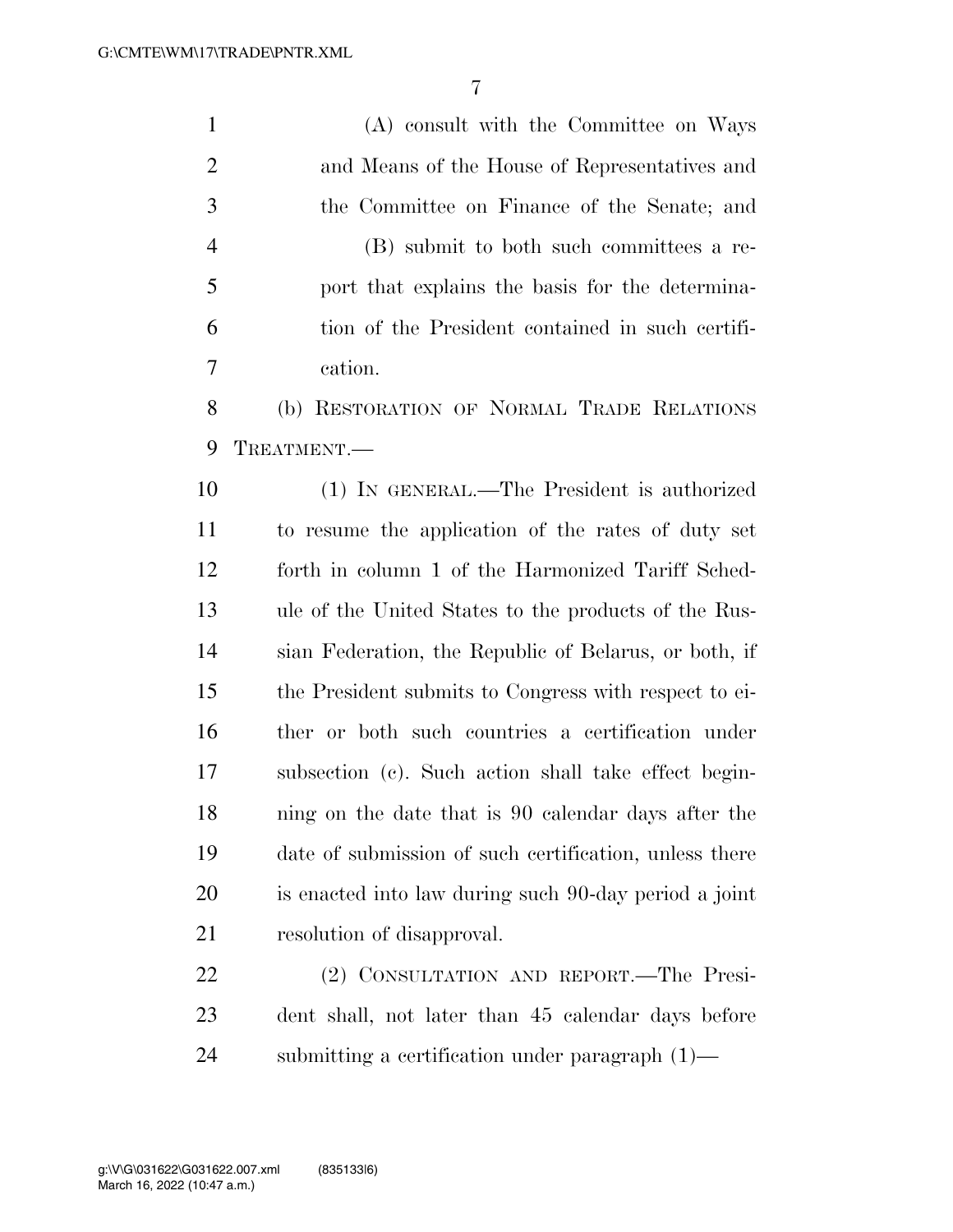(A) consult with the Committee on Ways and Means of the House of Representatives and the Committee on Finance of the Senate; and (B) submit to both such committees a re- port that explains the basis for the determina- tion of the President contained in such certifi- cation. (3) PRODUCTS OF THE RUSSIAN FEDERA- TION.—If the President submits pursuant to para- graph (1) a certification under subsection (c) with respect to the Russian Federation and a joint resolu- tion of disapproval is not enacted during the 90-day period described in that paragraph, the President may grant permanent nondiscriminatory tariff treat- ment (normal trade relations) to the products of the Russian Federation. (4) PRODUCTS OF THE REPUBLIC OF BELARUS.—If the President submits pursuant to paragraph (1) a certification under subsection (c) with respect to the Republic of Belarus and a joint resolution of disapproval is not enacted during the 90-day period described in that paragraph, the President may, subject to the provisions of chapter

24 1 of title IV of the Trade Act of 1974 (19 U.S.C. 2431 et seq.), grant nondiscriminatory tariff treat-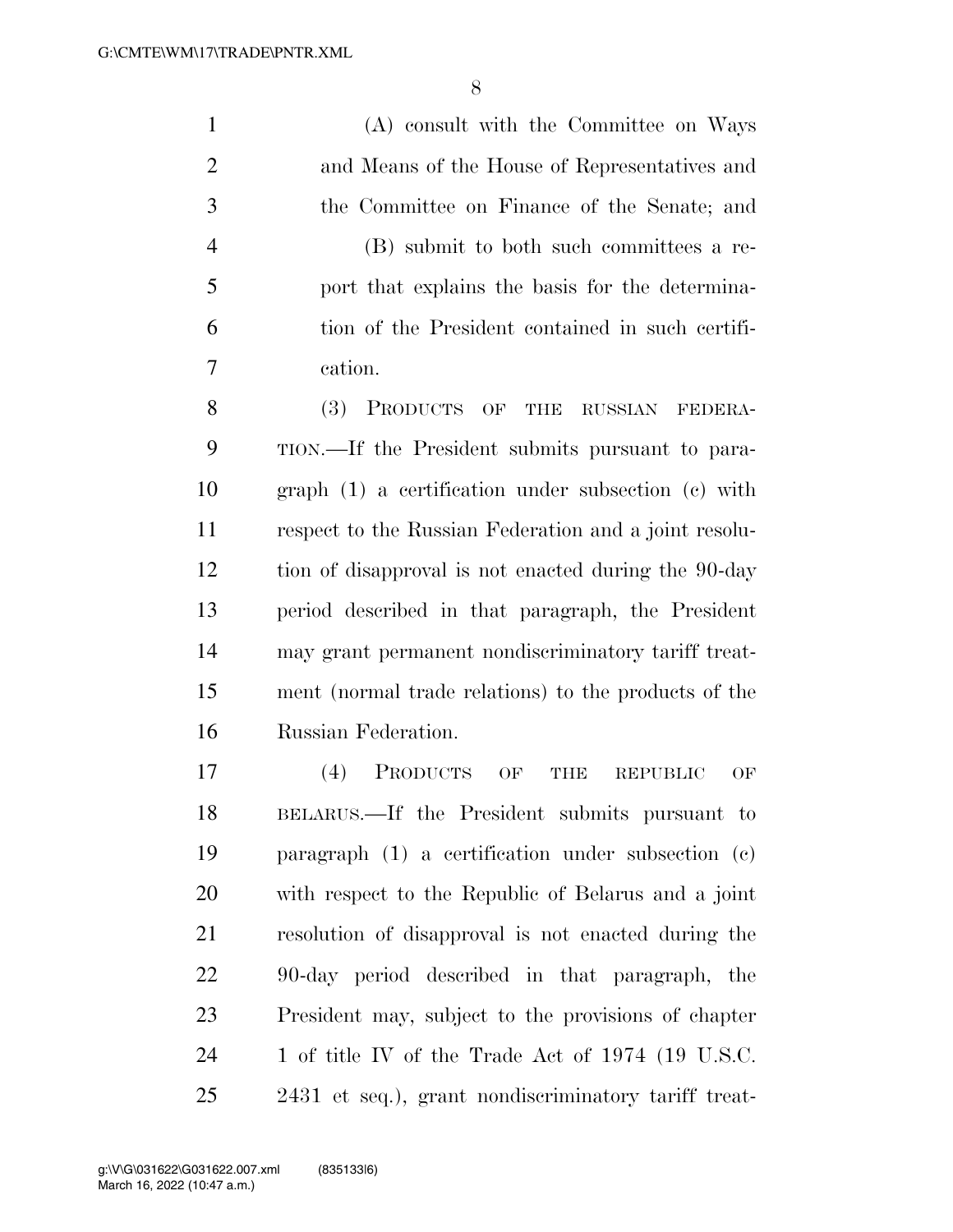| $\mathbf{1}$   | ment (normal trade relations) to the products of the    |
|----------------|---------------------------------------------------------|
| $\overline{2}$ | Republic of Belarus.                                    |
| 3              | (c) CERTIFICATION.—A certification under this sub-      |
| 4              | section is a certification in writing that—             |
| 5              | (1) specifies the action proposed to be taken           |
| 6              | pursuant to the certification and whether such ac-      |
| 7              | tion is pursuant to subsection (a)(1) or (b)(1) of this |
| 8              | section; and                                            |
| 9              | (2) contains a determination of the President           |
| 10             | that the Russian Federation or the Republic of          |
| 11             | Belarus (or both)—                                      |
| 12             | (A) has reached an agreement relating to                |
| 13             | respective withdrawal of Russian<br>the<br>or           |
| 14             | Belarusian forces (or both, if applicable) and          |
| 15             | cessation of military hostilities that is accepted      |
| 16             | by the free and independent government of               |
| 17             | Ukraine;                                                |
| 18             | (B) poses no immediate military threat of               |
| 19             | aggression to any North Atlantic Treaty Orga-           |
| 20             | nization member; and                                    |
| 21             | (C) recognizes the right of the people of               |
| 22             | Ukraine to independently and freely choose              |
| 23             | their own government.                                   |
| 24             | (d) JOINT RESOLUTION OF DISAPPROVAL.—                   |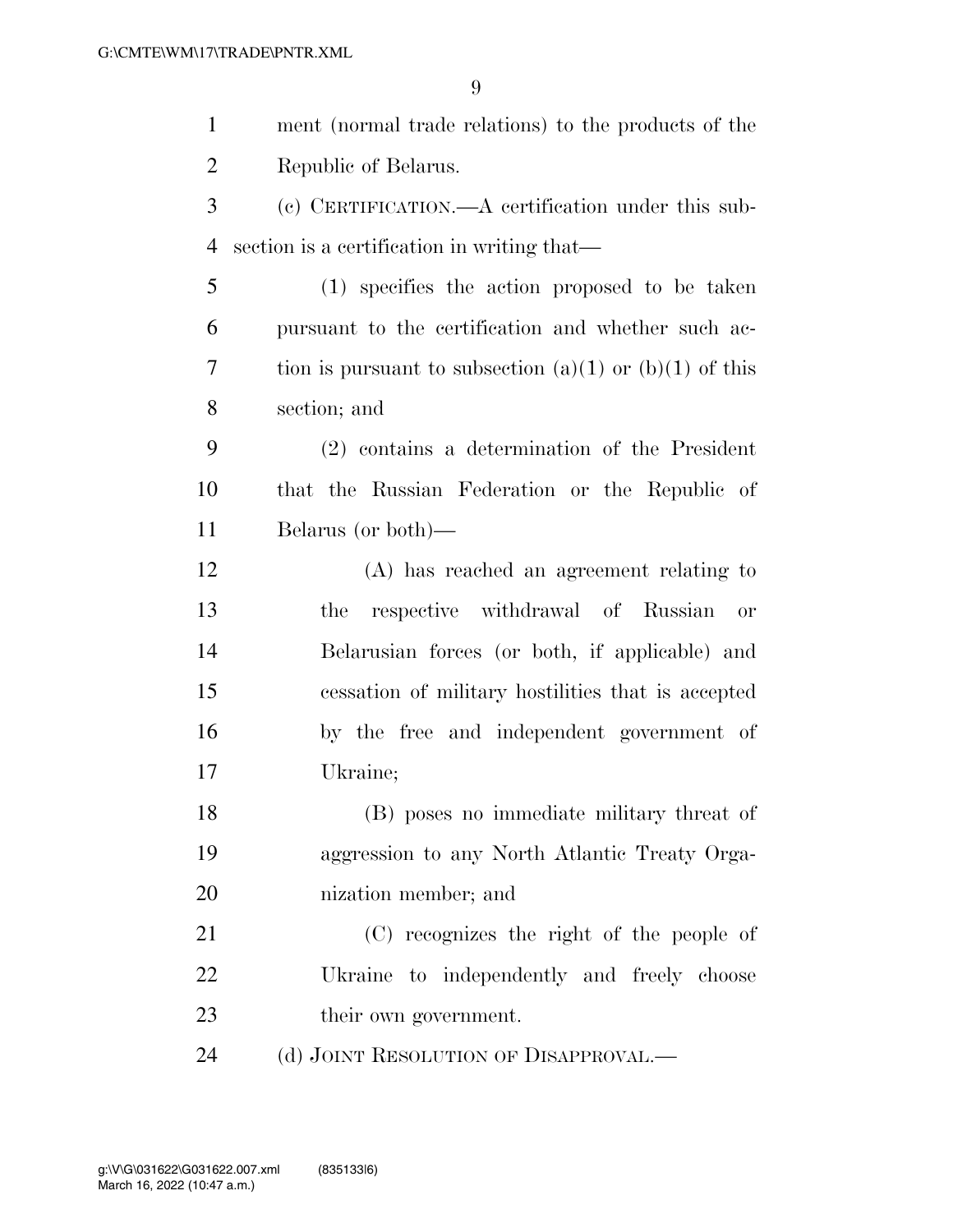| $\mathbf{1}$   | (1) DEFINITION.—For purposes of this sub-              |
|----------------|--------------------------------------------------------|
| $\overline{c}$ | section, the term "joint resolution of disapproval"    |
| 3              | means only a joint resolution-                         |
| $\overline{4}$ | (A) which does not have a preamble;                    |
| 5              | (B) the title of which is as follows: "Joint"          |
| 6              | resolution disapproving the President's certifi-       |
| $\tau$         | cation under section $4(e)$ of the Suspending          |
| 8              | Normal Trade Relations with Russia<br>and              |
| 9              | Belarus Act."; and                                     |
| 10             | (C) the matter after the resolving clause of           |
| 11             | which is as follows: "That Congress disapproves"       |
| 12             | the certification of the President under section       |
| 13             | $4(c)$ of the Suspending Normal Trade Relations        |
| 14             | with Russia and Belarus Act, submitted to Con-         |
| 15             | gress on _______", the blank space being filled        |
| 16             | in with the appropriate date.                          |
| 17             | (2) INTRODUCTION IN THE HOUSE OF REP-                  |
| 18             | RESENTATIVES.—During a period of 5 legislative         |
| 19             | days beginning on the date that a certification under  |
| 20             | subsection (c) is submitted to Congress, a joint reso- |
| 21             | lution of disapproval may be introduced in the         |
| 22             | House of Representatives by the majority leader or     |
| 23             | the minority leader.                                   |
| 24             | (3) INTRODUCTION IN THE SENATE.--During a              |
| 25             | period of 5 days on which the Senate is in session     |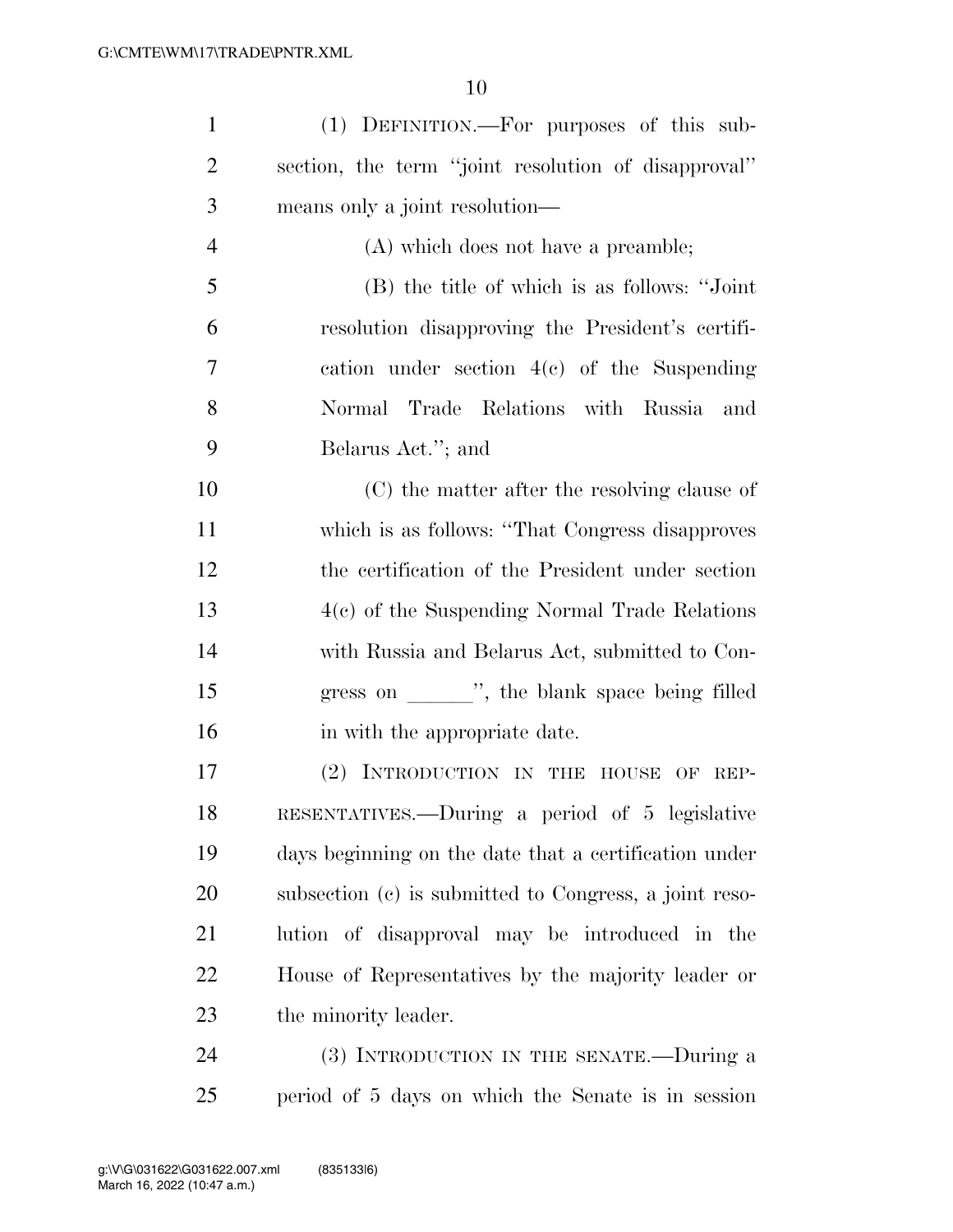| $\mathbf{1}$   | beginning on the date that a certification under sub- |
|----------------|-------------------------------------------------------|
| $\overline{2}$ | section (c) is submitted to Congress, a joint resolu- |
| 3              | tion of disapproval may be introduced in the Senate   |
| $\overline{4}$ | by the majority leader (or the majority leader's des- |
| 5              | ignee) or the minority leader (or the minority lead-  |
| 6              | er's designee).                                       |
| 7              | (4) FLOOR CONSIDERATION IN THE HOUSE OF               |
| 8              | REPRESENTATIVES.-                                     |
| 9              | REPORTING AND DISCHARGE.-If a<br>(A)                  |
| 10             | committee of the House to which a joint resolu-       |
| 11             | tion of disapproval has been referred has not         |
| 12             | reported such joint resolution within 10 legisla-     |
| 13             | tive days after the date of referral, that com-       |
| 14             | mittee shall be discharged from further consid-       |
| 15             | eration thereof.                                      |
| 16             | (B) PROCEEDING TO CONSIDERATION.—                     |
| 17             | Beginning on the third legislative day after          |
| 18             | each committee to which a joint resolution of         |
| 19             | disapproval has been referred reports it to the       |
| 20             | House or has been discharged from further con-        |
| 21             | sideration thereof, it shall be in order to move      |
| 22             | to proceed to consider the joint resolution in the    |
| 23             | House. All points of order against the motion         |
| 24             | are waived. Such a motion shall not be in order       |
| 25             | after the House has disposed of a motion to           |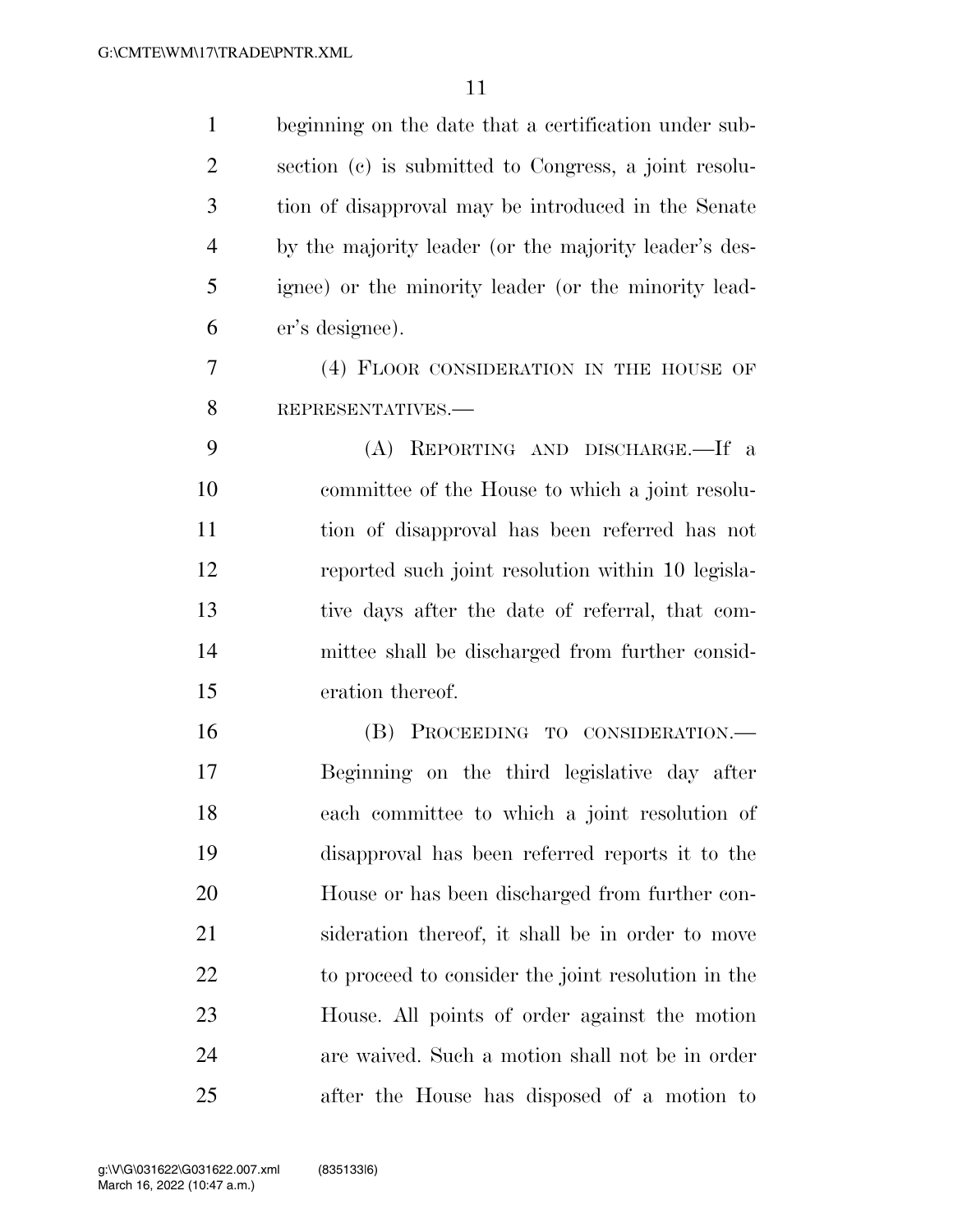proceed on a joint resolution with regard to the same certification. The previous question shall be considered as ordered on the motion to its adoption without intervening motion. The mo- tion shall not be debatable. A motion to recon- sider the vote by which the motion is disposed of shall not be in order.

 (C) CONSIDERATION.—The joint resolution shall be considered as read. All points of order against the joint resolution and against its con- sideration are waived. The previous question shall be considered as ordered on the joint reso- lution to final passage without intervening mo- tion except two hours of debate equally divided and controlled by the sponsor of the joint reso- lution (or a designee) and an opponent. A mo- tion to reconsider the vote on passage of the joint resolution shall not be in order.

19 (5) CONSIDERATION IN THE SENATE.

20 (A) COMMITTEE REFERRAL.—A joint reso- lution of disapproval introduced in the Senate shall be referred to the Committee on Finance.

23 (B) REPORTING AND DISCHARGE.—If the Committee on Finance has not reported such joint resolution of disapproval within 10 days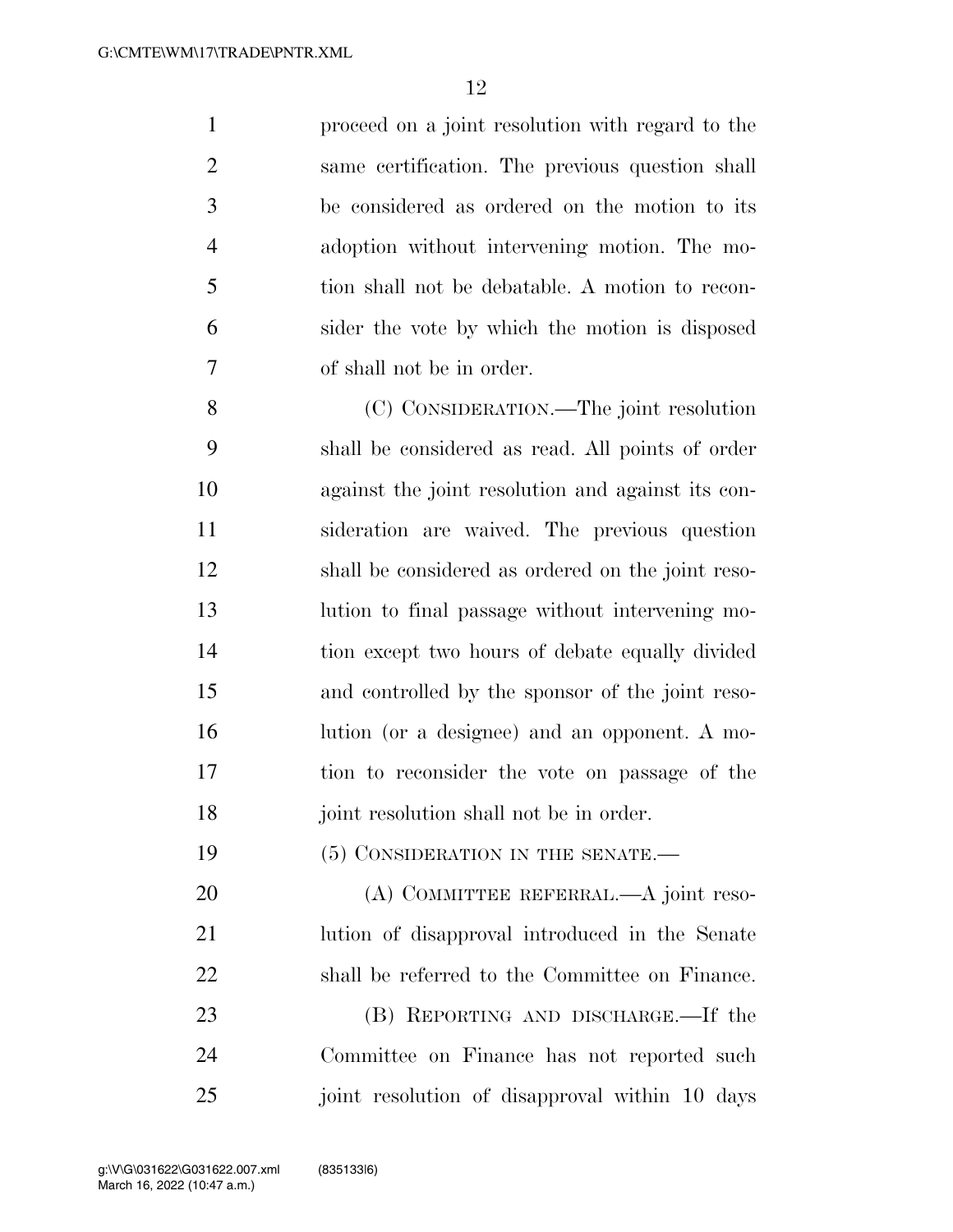on which the Senate is in session after the date of referral of such joint resolution, that com- mittee shall be discharged from further consid- eration of such joint resolution and the joint resolution shall be placed on the appropriate calendar.

 (C) MOTION TO PROCEED.—Notwith- standing Rule XXII of the Standing Rules of the Senate, it is in order at any time after the Committee on Finance reports the joint resolu- tion of disapproval to the Senate or has been discharged from its consideration (even though a previous motion to the same effect has been disagreed to) to move to proceed to the consid- eration of the joint resolution, and all points of order against the joint resolution (and against consideration of the joint resolution) shall be waived. The motion to proceed is not debatable. The motion is not subject to a motion to post- pone. A motion to reconsider the vote by which the motion is agreed to or disagreed to shall not be in order. If a motion to proceed to the con- sideration of the joint resolution of disapproval is agreed to, the joint resolution shall remain the unfinished business until disposed of.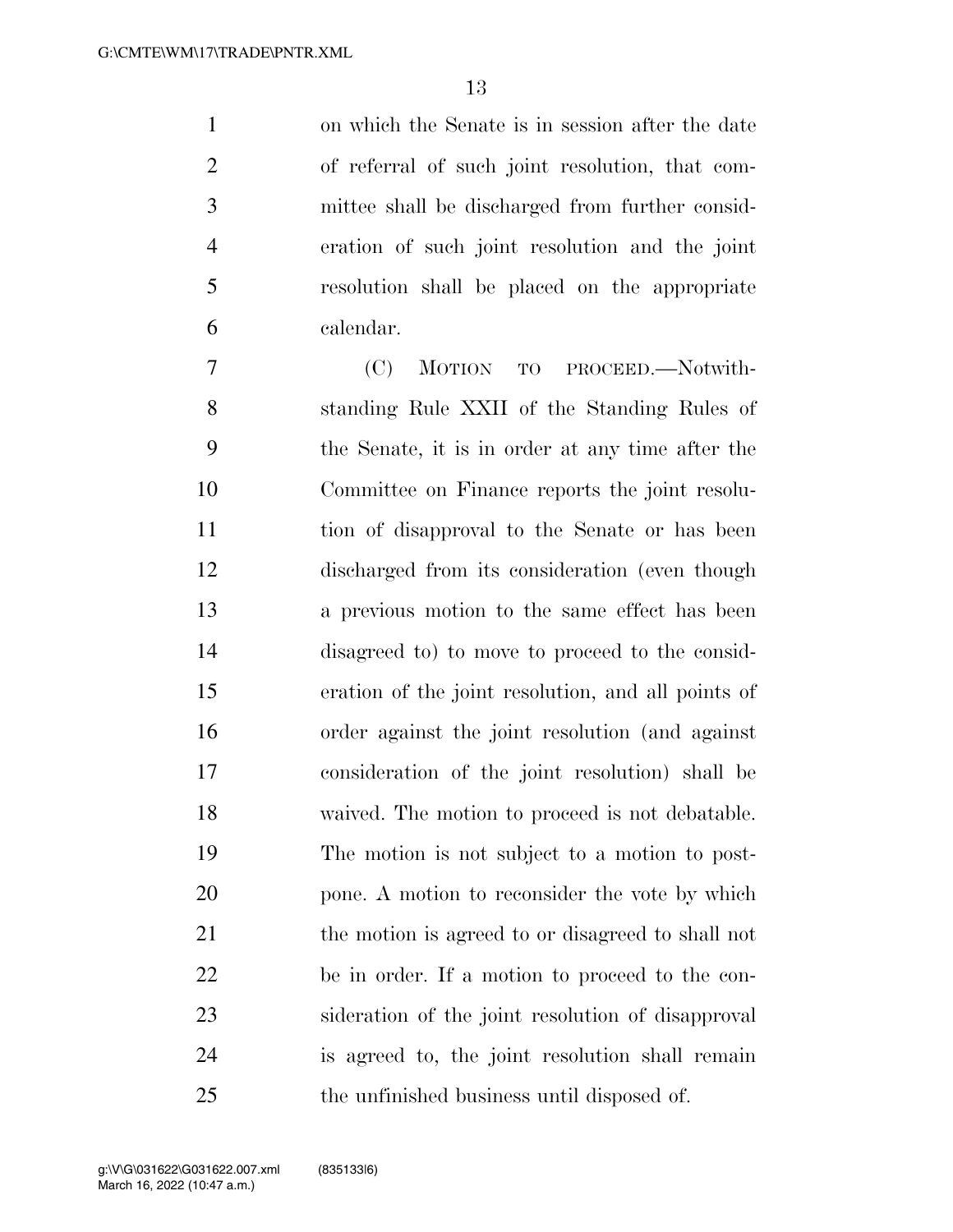(D) DEBATE.—Debate on the joint resolu- tion of disapproval, and on all debatable mo- tions and appeals in connection therewith, shall be limited to not more than 10 hours, which shall be divided equally between the majority and minority leaders or their designees. A mo- tion to further limit debate is in order and not debatable. An amendment to, or a motion to postpone, or a motion to proceed to the consid- eration of other business, or a motion to recom- mit the joint resolution of disapproval is not in order. (E) VOTE ON PASSAGE.—The vote on pas- sage shall occur immediately following the con- clusion of the debate on the joint resolution of disapproval and a single quorum call at the con- clusion of the debate, if requested in accordance with the rules of the Senate.

 (F) RULES OF THE CHAIR ON PROCE- DURE.—Appeals from the decisions of the Chair relating to the application of the rules of the Senate, as the case may be, to the procedure re- lating to the joint resolution of disapproval shall be decided without debate.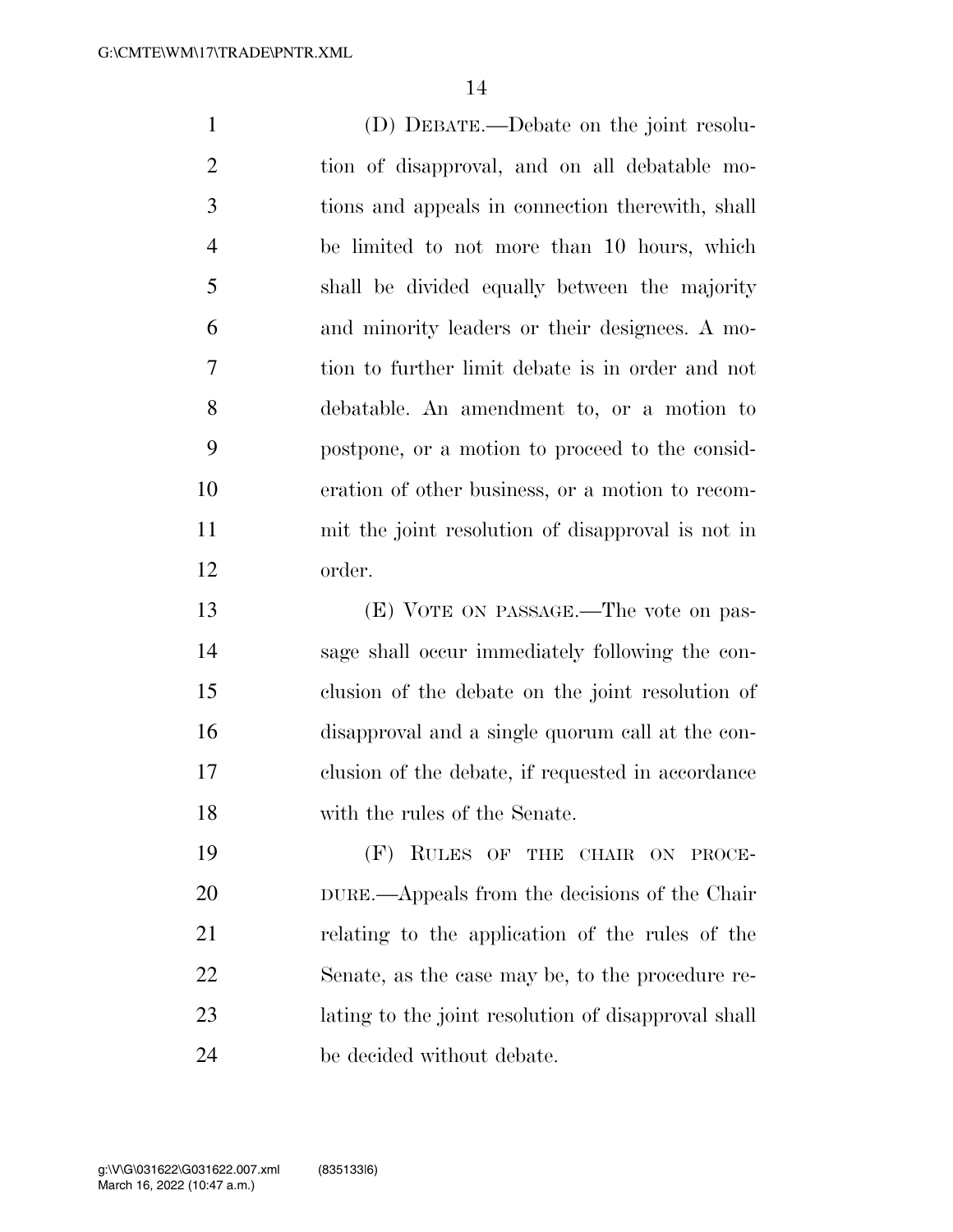(G) CONSIDERATION OF VETO MES- SAGES.—Debate in the Senate of any veto mes- sage with respect to the joint resolution of dis- approval, including all debatable motions and appeals in connection with such joint resolution, shall be limited to 10 hours, to be equally di- vided between, and controlled by, the majority leader and the minority leader or their des- ignees. (6) PROCEDURES IN THE SENATE.—Except as otherwise provided in this subsection, the following procedures shall apply in the Senate to a joint reso- lution of disapproval to which this subsection ap- plies: (A) Except as provided in subparagraph

 (B), a joint resolution of disapproval that has passed the House of Representatives shall, when received in the Senate, be referred to the Committee on Finance for consideration in ac-cordance with this subsection.

 (B) If a joint resolution of disapproval to which this subsection applies was introduced in the Senate before receipt of a joint resolution of disapproval that has passed the House of Rep-resentatives, the joint resolution from the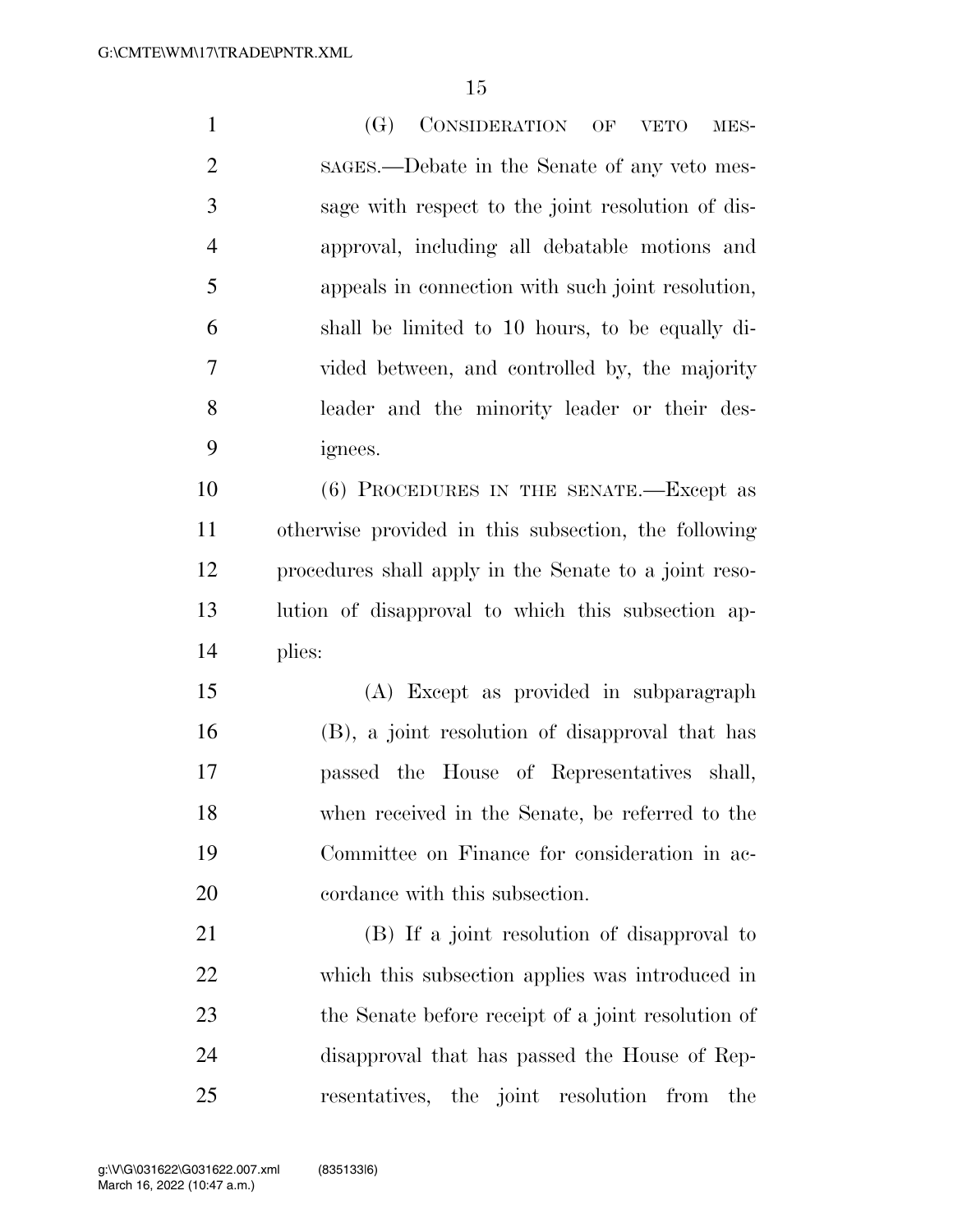House of Representatives shall, when received in the Senate, be placed on the calendar. If this subparagraph applies, the procedures in the Senate with respect to a joint resolution of dis- approval introduced in the Senate that contains the identical matter as the joint resolution of disapproval that passed the House of Rep- resentatives shall be the same as if no joint res- olution of disapproval had been received from the House of Representatives, except that the vote on passage in the Senate shall be on the joint resolution of disapproval that passed the House of Representatives. (7) RULES OF THE HOUSE OF REPRESENTA-TIVES AND SENATE.—This subsection is enacted by

Congress—

 (A) as an exercise of the rulemaking power of the Senate and the House of Representa- tives, respectively, and as such are deemed a part of the rules of each House, respectively, but applicable only with respect to the proce- dure to be followed in that House in the case of legislation described in those sections, and supersede other rules only to the extent that they are inconsistent with such rules; and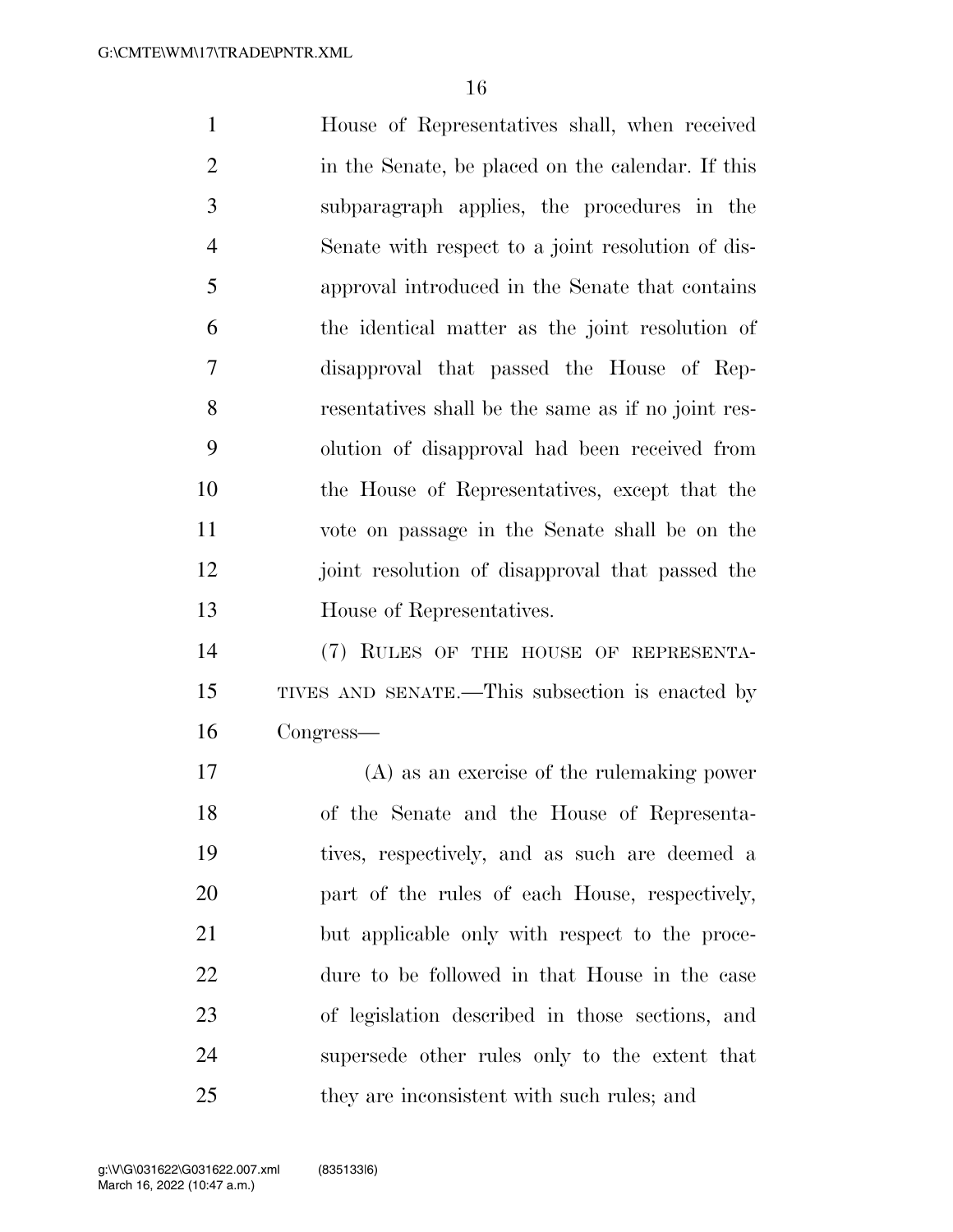| $\mathbf{1}$   | (B) with full recognition of the constitu-              |
|----------------|---------------------------------------------------------|
| $\overline{2}$ | tional right of either House to change the rules        |
| 3              | (so far as relating to the procedure of that            |
| $\overline{4}$ | House) at any time, in the same manner, and             |
| 5              | to the same extent as in the case of any other          |
| 6              | rule of that House.                                     |
| 7              | SEC. 5. COOPERATION AND ACCOUNTABILITY AT THE           |
| 8              | WORLD TRADE ORGANIZATION.                               |
| 9              | The United States Trade Representative shall use the    |
| 10             | voice and influence of the United States at the WTO to— |
| 11             | (1) condemn the recent aggression in Ukraine;           |
| 12             | (2) encourage other WTO members to suspend              |
| 13             | trade concessions to the Russian Federation and the     |
| 14             | Republic of Belarus;                                    |
| 15             | (3) consider further steps with the view to sus-        |
| 16             | pend the Russian Federation's participation in the      |
| 17             | WTO; and                                                |
| 18             | $(4)$ seek to halt the accession process of the Re-     |
| 19             | public of Belarus at the WTO and cease accession-       |
| 20             | related work.                                           |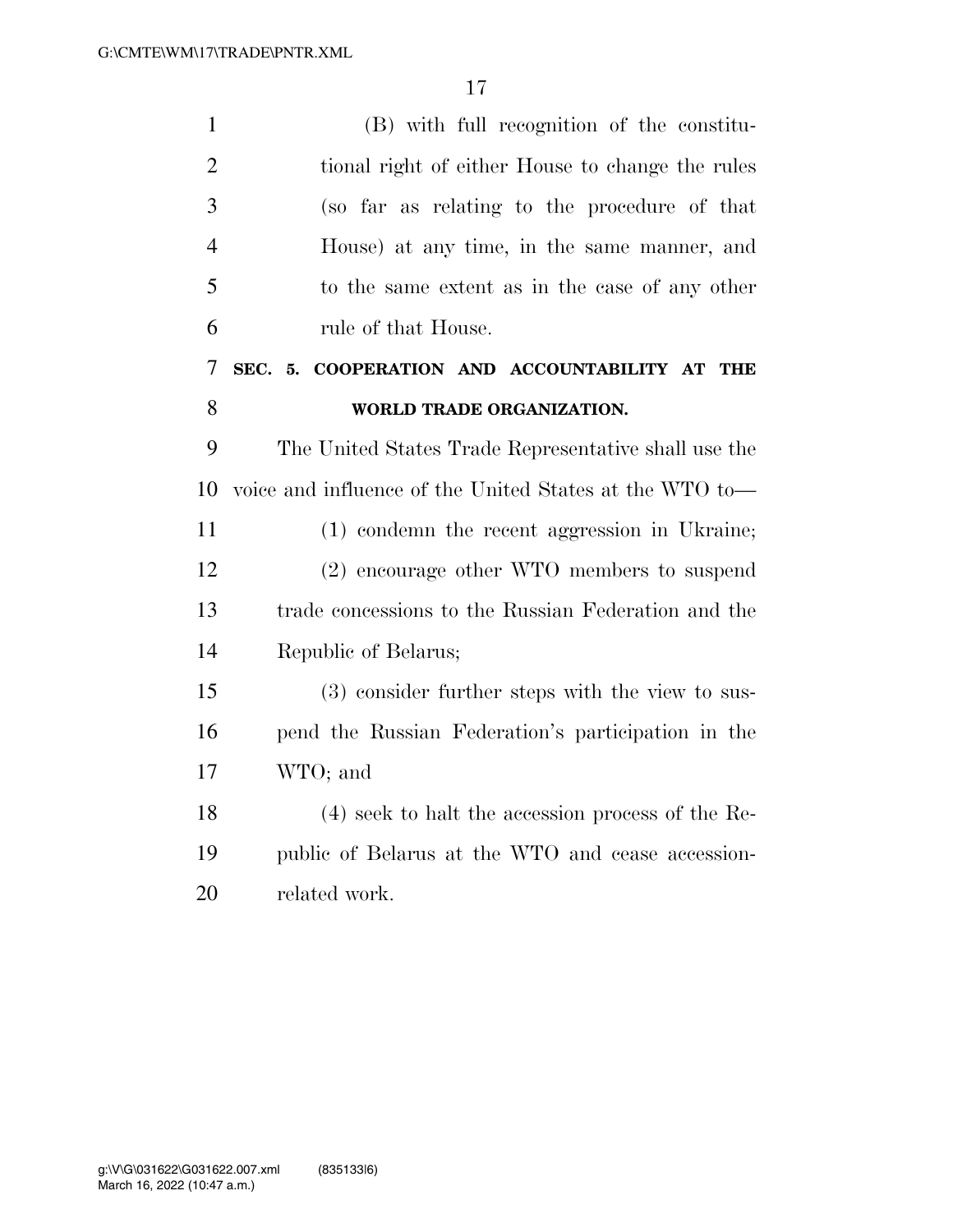|               | 1 SEC. 6. MODIFICATIONS TO AND REAUTHORIZATION OF |
|---------------|---------------------------------------------------|
|               | SANCTIONS UNDER THE GLOBAL MAGNITSKY              |
| $\mathcal{R}$ | HUMAN RIGHTS ACCOUNTABILITY ACT WITH              |
|               | RESPECT TO HUMAN RIGHTS VIOLATIONS.               |

 (a) DEFINITIONS.—Section 1262 of the Global Magnitsky Human Rights Accountability Act (subtitle F of title XII of Public Law 114–328; 22 U.S.C. 2656 note) is amended by striking paragraph (2).

(b) SENSE OF CONGRESS.—

 (1) IN GENERAL.—The Global Magnitsky Human Rights Accountability Act (subtitle F of title XII of Public Law 114–328; 22 U.S.C. 2656 note) is amended by inserting after section 1262 (as amended by subsection (a)) the following new sec-tion:

#### **''SEC. 1262A. SENSE OF CONGRESS.**

 ''It is the sense of Congress that the President should establish and regularize information sharing and sanc- tions-related decisionmaking with like-minded govern- ments possessing human rights and anti-corruption sanc- tions programs similar in nature to those authorized under this subtitle.''.

23 (2) CLERICAL AMENDMENT.—The table of con- tents in section 2(b) and in title XII of division A of the National Defense Authorization Act for Fiscal Year 2017 (Public Law 114–328) are each amended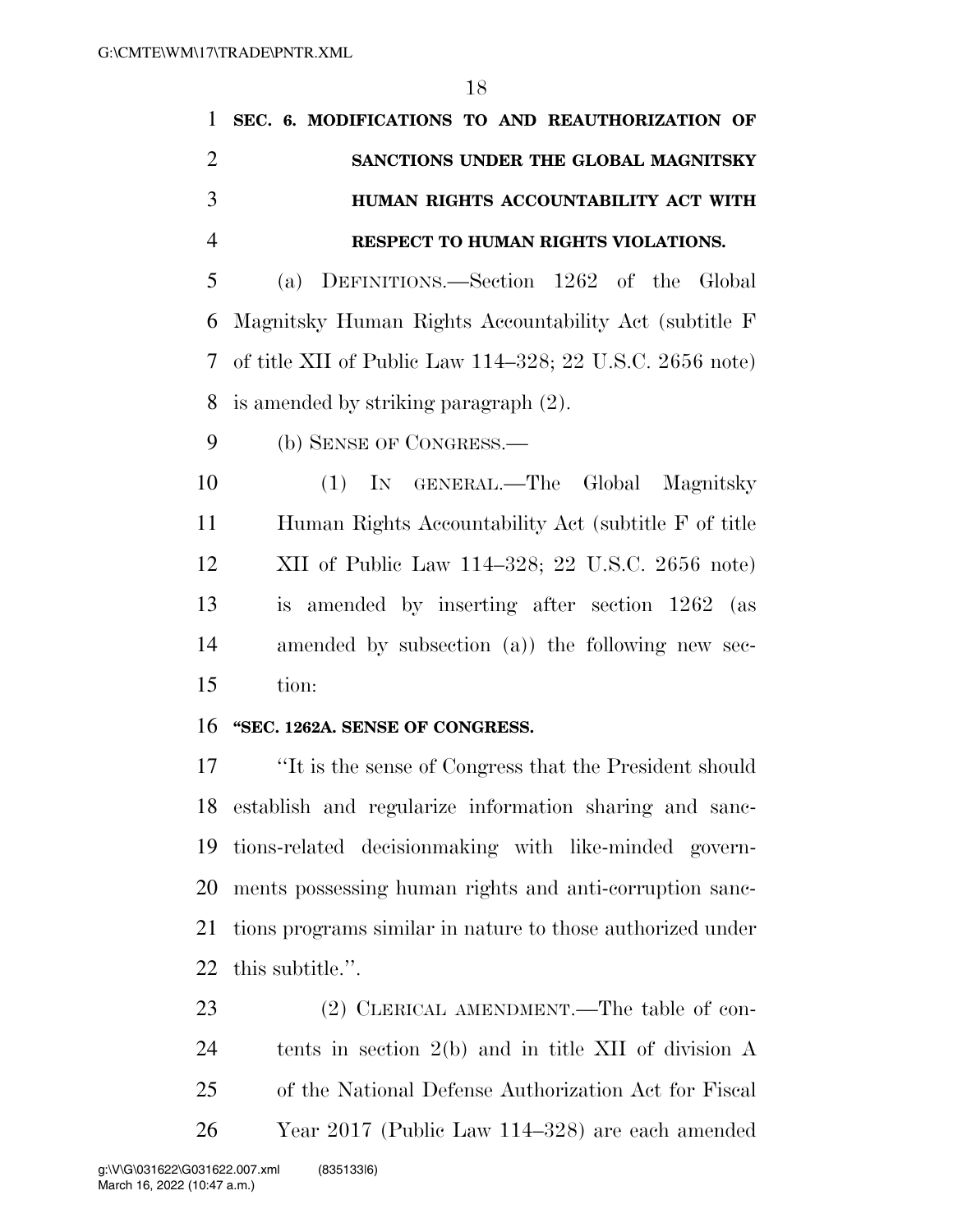| $\mathbf{1}$   | by inserting after the items relating to section 1262      |
|----------------|------------------------------------------------------------|
| $\overline{2}$ | the following:                                             |
|                | "Sec. 1262A. Sense of Congress.".                          |
| 3              | (c) IMPOSITION OF SANCTIONS.—                              |
| $\overline{4}$ | $(1)$ IN GENERAL.—Subsection $(a)$ of section              |
| 5              | 1263 of the Global Magnitsky Human Rights Ac-              |
| 6              | countability Act (Subtitle F of title XII of Public        |
| 7              | Law 114–328; 22 U.S.C. 2656 note) is amended to            |
| 8              | read as follows:                                           |
| 9              | "(a) IN GENERAL.—The President may impose the              |
| 10             | sanctions described in subsection (b) with respect to any  |
| 11             | foreign person that the President determines, based on     |
| 12             | credible information—                                      |
| 13             | $\cdot$ (1) is responsible for or complicit in, or has di- |
| 14             | rectly or indirectly engaged in, serious human rights      |
| 15             | abuse;                                                     |
| 16             | $\lq(2)$ is a current or former government official,       |
| 17             | or a person acting for or on behalf of such an offi-       |
| 18             | cial, who is responsible for or complicit in, or has di-   |
| 19             | rectly or indirectly engaged in—                           |
| 20             | $\lq\lq$ corruption, including—                            |
| 21             | "(i) the misappropriation of state as-                     |
| 22             | sets;                                                      |
| 23             | "(ii) the expropriation of private as-                     |
| 24             | sets for personal gain;                                    |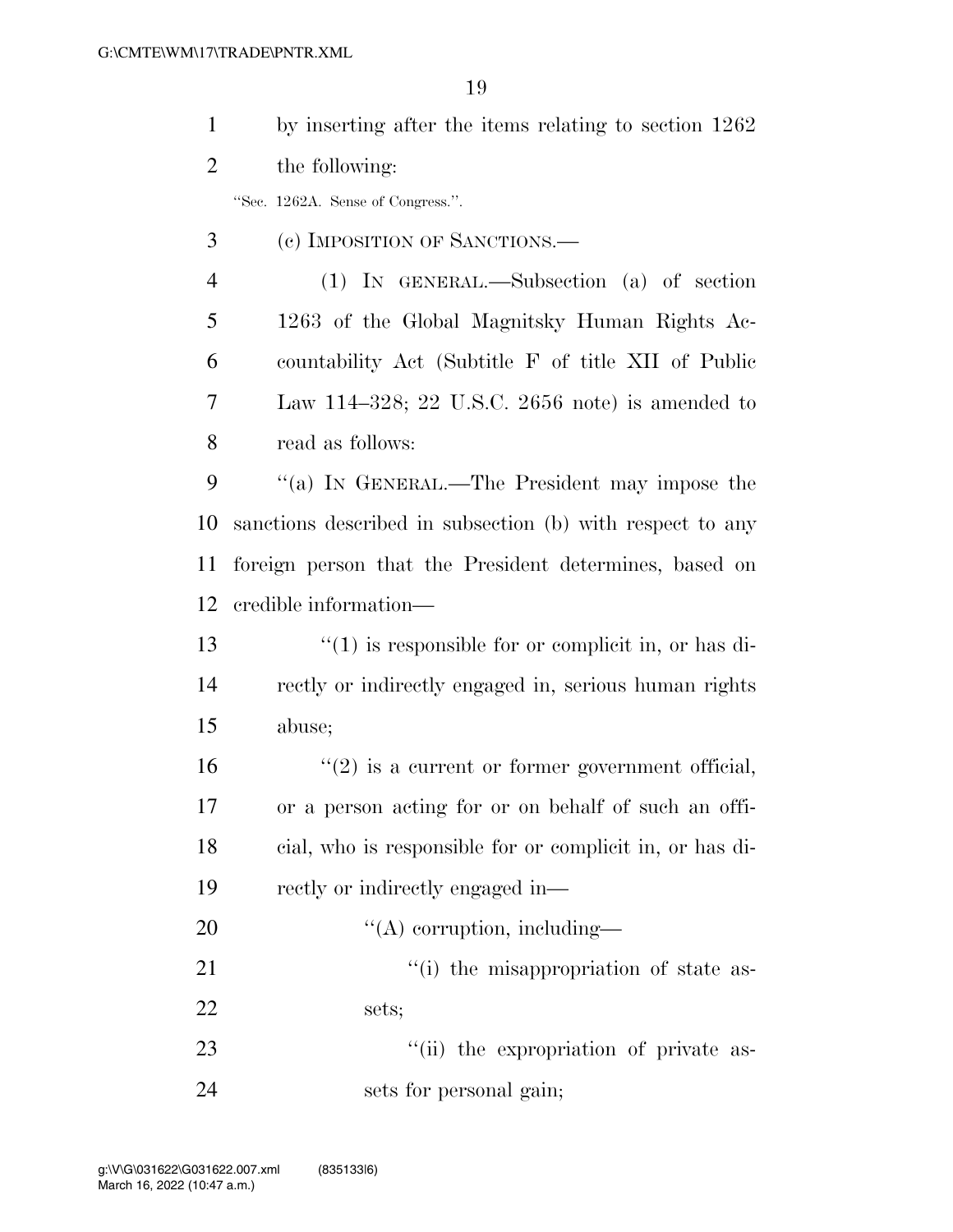| $\mathbf{1}$   | "(iii) corruption related to government              |
|----------------|------------------------------------------------------|
| $\overline{2}$ | contracts or the extraction of natural re-           |
| 3              | sources; or                                          |
| $\overline{4}$ | $``(iv)$ bribery; or                                 |
| 5              | $\lq\lq$ the transfer or facilitation of the         |
| 6              | transfer of the proceeds of corruption;              |
| $\overline{7}$ | $``(3)$ is or has been a leader or official of-      |
| 8              | $\lq\lq$ an entity, including a government en-       |
| 9              | tity, that has engaged in, or whose members          |
| 10             | have engaged in, any of the activities described     |
| 11             | in paragraph $(1)$ or $(2)$ during the tenure of the |
| 12             | leader or official; or                               |
| 13             | $\lq\lq (B)$ an entity whose property and inter-     |
| 14             | ests in property are blocked pursuant to this        |
| 15             | section as a result of activities during the ten-    |
| 16             | ure of the leader or official;                       |
| 17             | $\lq(4)$ has materially assisted, sponsored, or pro- |
| 18             | vided financial, material, or technological support  |
| 19             | for, or goods or services to or in support of—       |
| 20             | "(A) an activity described in paragraph $(1)$        |
| 21             | or $(2)$ that is conducted by a foreign person;      |
| 22             | $\lq\lq (B)$ a person whose property and inter-      |
| 23             | ests in property are blocked pursuant to this        |
| 24             | section; or                                          |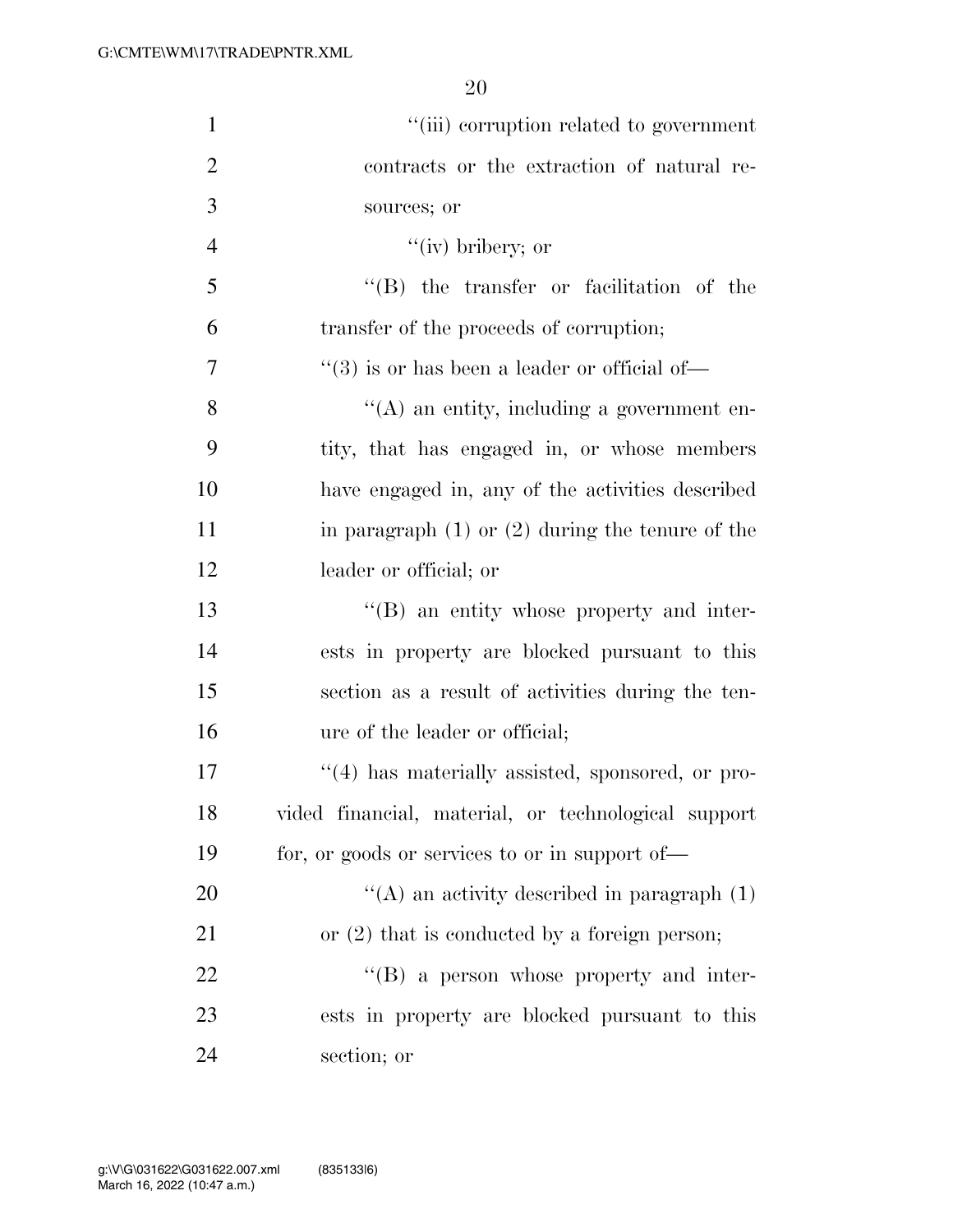| $\mathbf{1}$   | $\lq\lq$ (C) an entity, including a government en-     |
|----------------|--------------------------------------------------------|
| $\overline{2}$ | tity, that has engaged in, or whose members            |
| 3              | have engaged in, an activity described in para-        |
| $\overline{4}$ | graph $(1)$ or $(2)$ conducted by a foreign person;    |
| 5              | or                                                     |
| 6              | $``(5)$ is owned or controlled by, or has acted or     |
| 7              | been purported to act for or on behalf of, directly or |
| 8              | indirectly, a person whose property and interests in   |
| 9              | property are blocked pursuant to this section.".       |
| 10             | (2) CONSIDERATION OF CERTAIN INFORMA-                  |
| 11             | TION.—Subsection $(c)(2)$ of such section is amended   |
| 12             | by striking "violations of human rights" and insert-   |
| 13             | ing "corruption and human rights abuses".              |
| 14             | REQUESTS BY CONGRESS.—Subsection<br><b>(3)</b>         |
| 15             | $(d)(2)$ of such section is amended—                   |
| 16             | $(A)$ in subparagraph $(A)$ —                          |
| 17             | (i) in the subparagraph heading, by                    |
| 18             | striking "HUMAN RIGHTS VIOLATIONS"                     |
| 19             | and inserting "SERIOUS HUMAN RIGHTS                    |
| 20             | $ABUSE''$ ;                                            |
| 21             | (ii) by striking "described in para-                   |
| 22             | graph $(1)$ or $(2)$ of subsection $(a)$ " and in-     |
| 23             | serting "described in subsection (a) relat-            |
| 24             | ing to serious human rights abuse"; and                |
| 25             | $(B)$ in subparagraph $(B)$ —                          |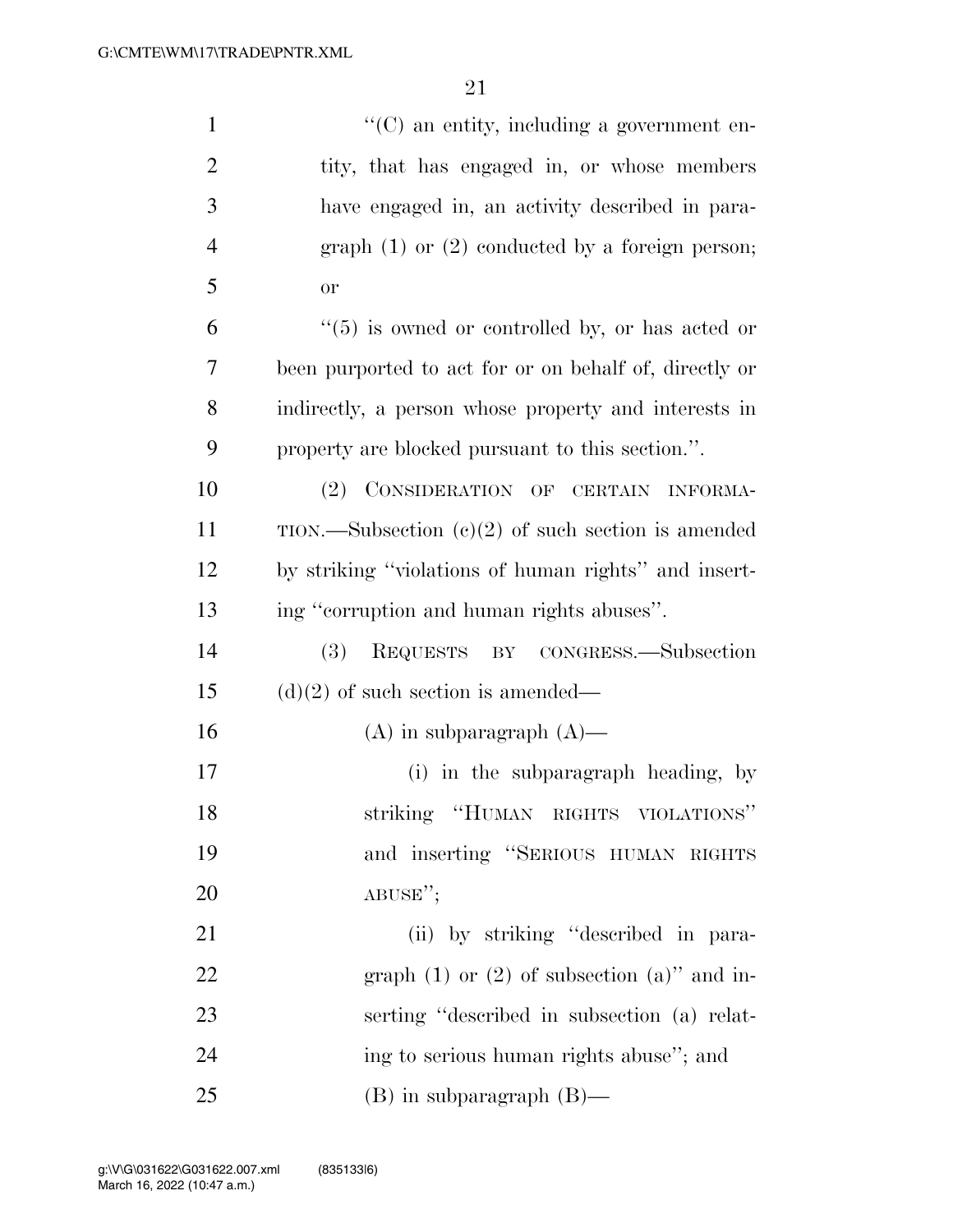| $\mathbf{1}$   | (i) in the matter preceding clause (i),                |
|----------------|--------------------------------------------------------|
| $\overline{2}$ | by striking "described in paragraph (3) or             |
| 3              | $(4)$ of subsection $(a)$ " and inserting "de-         |
| $\overline{4}$ | scribed in subsection (a) relating to cor-             |
| 5              | ruption or the transfer or facilitation of             |
| 6              | the transfer of the proceeds of corruption";           |
| 7              | and                                                    |
| 8              | (ii) by striking "ranking member of—                   |
| 9              | " and all that follows through the period at           |
| 10             | the end and inserting "ranking member of               |
| 11             | one of the appropriate congressional com-              |
| 12             | mittees.".                                             |
| 13             | (d) REPORTS TO CONGRESS.—Section $1264(a)$ of the      |
| 14             | Global Magnitsky Human Rights Accountability Act (sub- |
| 15             | title F of title XII of Public Law 114–328; 22 U.S.C.  |
| 16             | $2656$ note) is amended—                               |
| 17             | $(1)$ in paragraph $(5)$ , by striking "; and" and     |
| 18             | inserting a semicolon;                                 |
| 19             | $(2)$ in paragraph $(6)$ , by striking the period at   |
| 20             | the end and inserting a semicolon; and                 |
| 21             | $(3)$ by adding at the end the following:              |
| 22             | $\lq(7)$ a description of additional steps taken by    |
| 23             | the President through diplomacy, international en-     |
| 24             | gagement, and assistance to foreign or security sec-   |
| 25             | tors to address persistent underlying causes of seri-  |